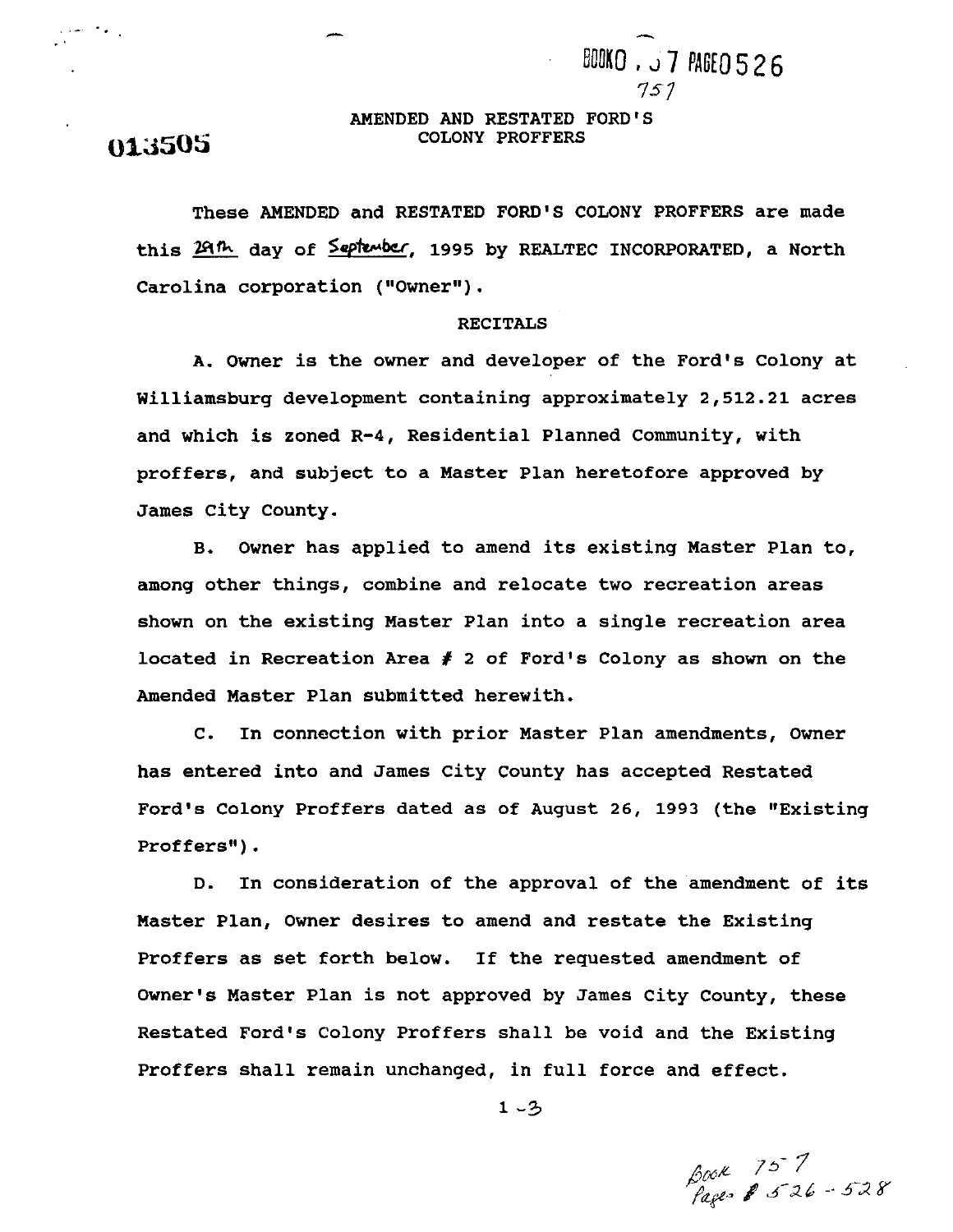# **BOOKCJ 157 PAGEO 527**

-

### **AMENDMENTS**

 $\mathcal{F}_{\mathcal{F}_{\mathcal{A},\mathbf{r}}}$ 

**1.** Restatement. **The Existing Proffers are hereby restated and incorporated by reference herein, except as set forth below. 2. Restatement.** The Existing Proffers are hereby restated<br> **Condition 3 of the Existing**<br> **2. New Recreation Area.** Condition 3 of the Existing<br> **Existing** 

**Proffers is hereby deleted and in lieu thereof this condition shall apply. Owner shall construct a recreation area of approximately 6.5 acres in Recreation Area f 2 of Ford's Colony generally in the location shown on the approved Amended Master Plan. The new recreation area shall contain the facilities described on the Amended Master Plan and generally in the locations shown on the plan submitted herewith prepared by McBride Hess Design Group dated April 17, 1995 or such other similar facilities as may be approved by the Director of Planning. The entrance road into Recreation Area** # **2 shall be located generally as shown on the Amended Master Plan. No recreational facility shall be located within 200 feet of the boundary of Recreation Area** # **2 and the existing Williamsburg West subdivision. With the exception of security, parking and street lighting approved as in the site plan approval process, the recreational facilities shall not be lighted for night use without the prior approval of the Planning Commission. The new recreation area shall be constructed in phases beginning in 1996 and shall be completed by the end of 2002.** 

**3.** Expansion of Community Club. In conjunction with the **construction of the new recreational area, Owner shall expand the existing Community Club facility by the addition of the** 

 $2 - 3$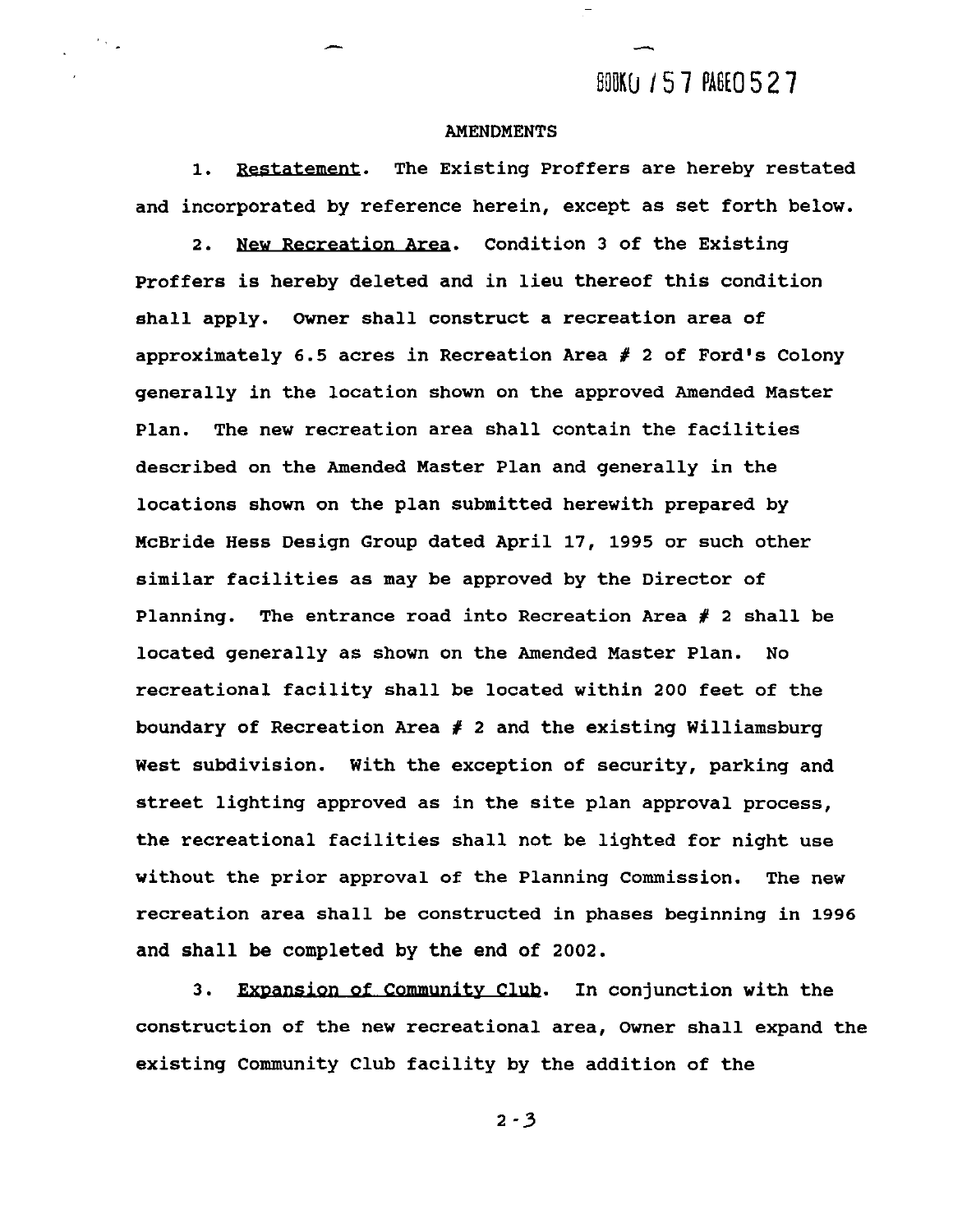## BOOK0 7 5 7 **PAGE0** *5* 2 8

**facilities described on the Amended Master Plan under the caption Community Club** # **1, Expansion Construction 1995-1997 or similar facilities as approved by the Director of Planning.** 

**4.** &J **Access. Owner shall not provide access from Ford's Colony onto Lexington Drive or Country Club Drive.** 

5. Subdivision. Owner shall submit a subdivision plat for **the residential area between Recreation Area #2 and the Williamsburg West subdivision within 60 days of the approval of the Amended Master Plan by the Board of Supervisors. The subdivision plat shall be for single family lots and shall be substantially in accordance with the Amended Master Plan. The approved subdivision plat shall be recorded within two years from the date of preliminary approval.** 

**WITNESS the following signature.** 

- **<sup>I</sup>**- **,I** 

REALTES INCORPORA Title: Yest PRESIDENT

STATE OF VIRGINIA<br><del>GITY/</del>COUNTY OF *Aamed City*<sub>---</sub>, to-wit:

The foregoing instrument was acknowledged, before me this day of *September*, 1995, by <u>Drew-Thilane</u> Wire/Wessdem of Réaltec Incorporated.

NOTARY PUBLIC

**My commission expires:** 

pril 30,

**!~v-c~Y~A: Cny of Wlllamsburg and Countyd James City, to Wit: Ir** *1-rvs* **office of** the Ci:: ' cf **the** √⊜v of was presented with cortain and and Elimitted to record at  $\sqrt{9.53}$ Teste: Heleng<sub>S</sub> **by** Welles Deputy Clerk